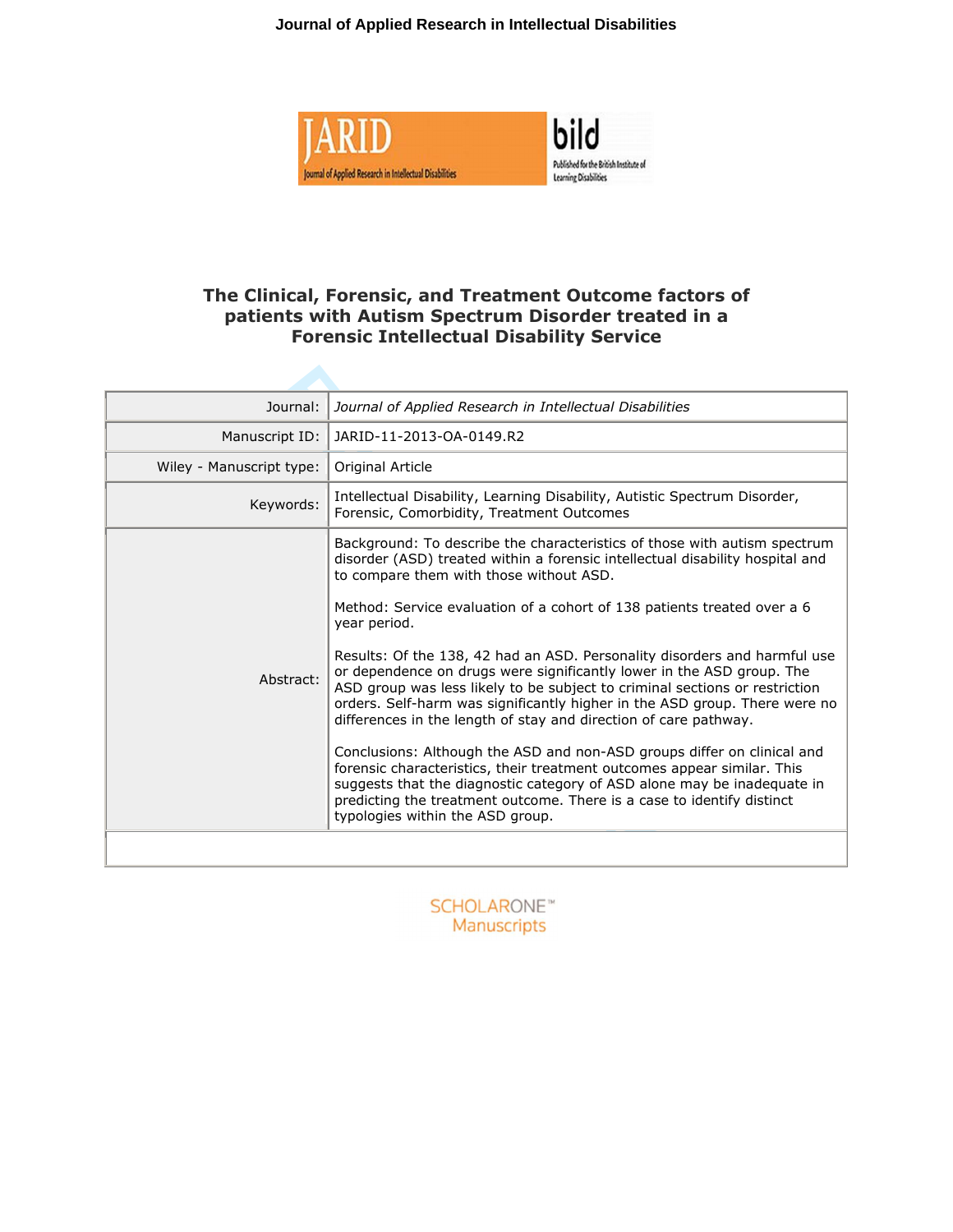## **The Clinical, Forensic, and Treatment Outcome Factors of Patients with Autism Spectrum Disorder Treated in a Forensic Intellectual Disability Service**

## **Abstract**

**Background:** To describe the characteristics of those with autism spectrum disorder (ASD) treated within a forensic intellectual disability hospital and to compare them with those without ASD.

**Method:** Service evaluation of a cohort of 138 patients treated over a 6 year period.

**Results:** Of the 138, 42 had an ASD. Personality disorders and harmful use or dependence on drugs were significantly lower in the ASD group. The ASD group was less likely to be subject to criminal sections or restriction orders. Self-harm was significantly higher in the ASD group. There were no differences in the length of stay and direction of care pathway.

Fire Review Only **Conclusions:** Although the ASD and non-ASD groups differ on clinical and forensic characteristics, their treatment outcomes appear similar. This suggests that the diagnostic category of ASD alone may be inadequate in predicting the treatment outcome. There is a case to identify distinct typologies within the ASD group.

## **Keywords**

- 1. Intellectual Disability
- 2. Learning Disability
- 3. Autistic Spectrum Disorder
- 4. Forensic
- 5. Comorbidity
- 6. Treatment Outcomes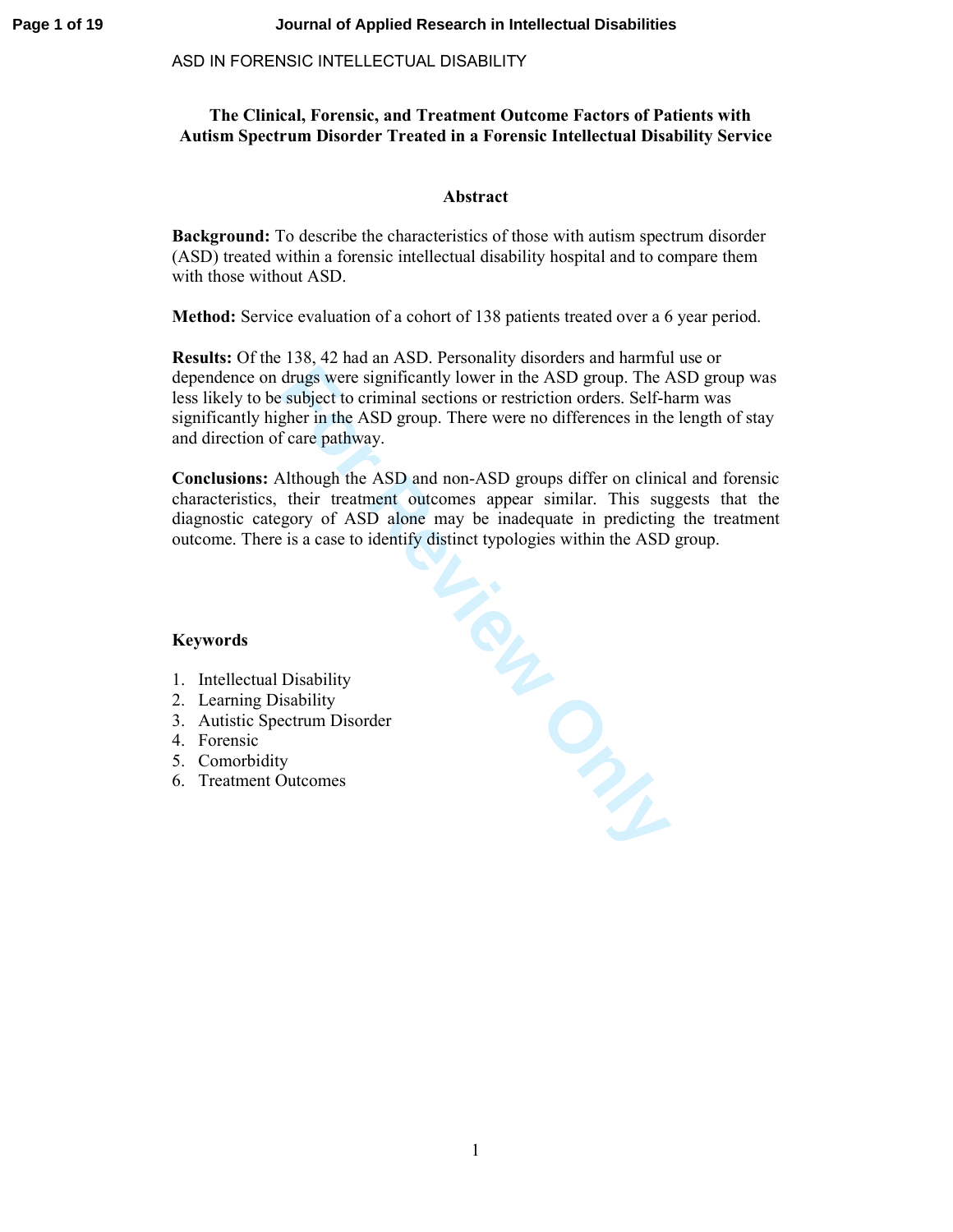# **The Clinical, Forensic, and Treatment Outcome Factors of Patients with Autism Spectrum Disorder Treated in a Forensic Intellectual Disability Service**

## **Introduction**

Autism spectrum disorder (ASD) is characterised by deficits in social communication and interaction; including social-emotional reciprocity, nonverbal communicative behaviours, and with developing, maintaining, and understanding relationships (American Psychiatric Association, 2013). People with ASD can present with preoccupations, stereotyped behaviours, sensitivities, obsessive-compulsive behaviours, and anxiety (Gunasekaran 2012). The National Autistic Society (2013a) suggests there are approximately 700,000 people in the UK with ASD.

Imerican Psychiatric Association, 2013). People with A<br> **For Execution** Ations, stereotyped behaviours, sensitivities, obsessive-colar<br>
Interty (Gunasekaran 2012). The National Autistic So<br>
Interty (Gunasekaran 2012). The The offending behaviour of those with ASD is subject to a degree of clinical and media interest, evidenced by the volume of case studies describing serious offending behaviour of those with ASD (e.g. Baron-Cohen 1988; Chen *et al.* 2003; Chesterman & Rutter 1993; Schwartz-Watts 2005; Cooper *et al.* 1993; Everall & Le Couter 1990; Mawson *et al.* 1985; Milton *et al.* 2002; Murrie *et al.*, 2002; Silva *et al.* 2002), and sensationalist media reporting of criminal cases (Howlin 1997; Allen *et al.* 2008; Gómez de la Cuesta 2010).

The prevalence of offending behaviour by those with ASD is unknown. Studies from forensic settings (e.g. secure hospitals and prisons) suggest ASD is overrepresented, with reported rates between 1.5% to 30% (Scragg & Shah 1994; Alexander *et al.* 2011). However, studies have been limited by methodological issues including single service samples, selected populations and lacking cohesiveness in the definition and assessment of ASD (Gómez de la Cuesta 2010). Further, those with ASD experience disadvantage when interacting with criminal justice agencies, particularly police interviews (Archer & Hurley 2013; North *et al.* 2008). Those with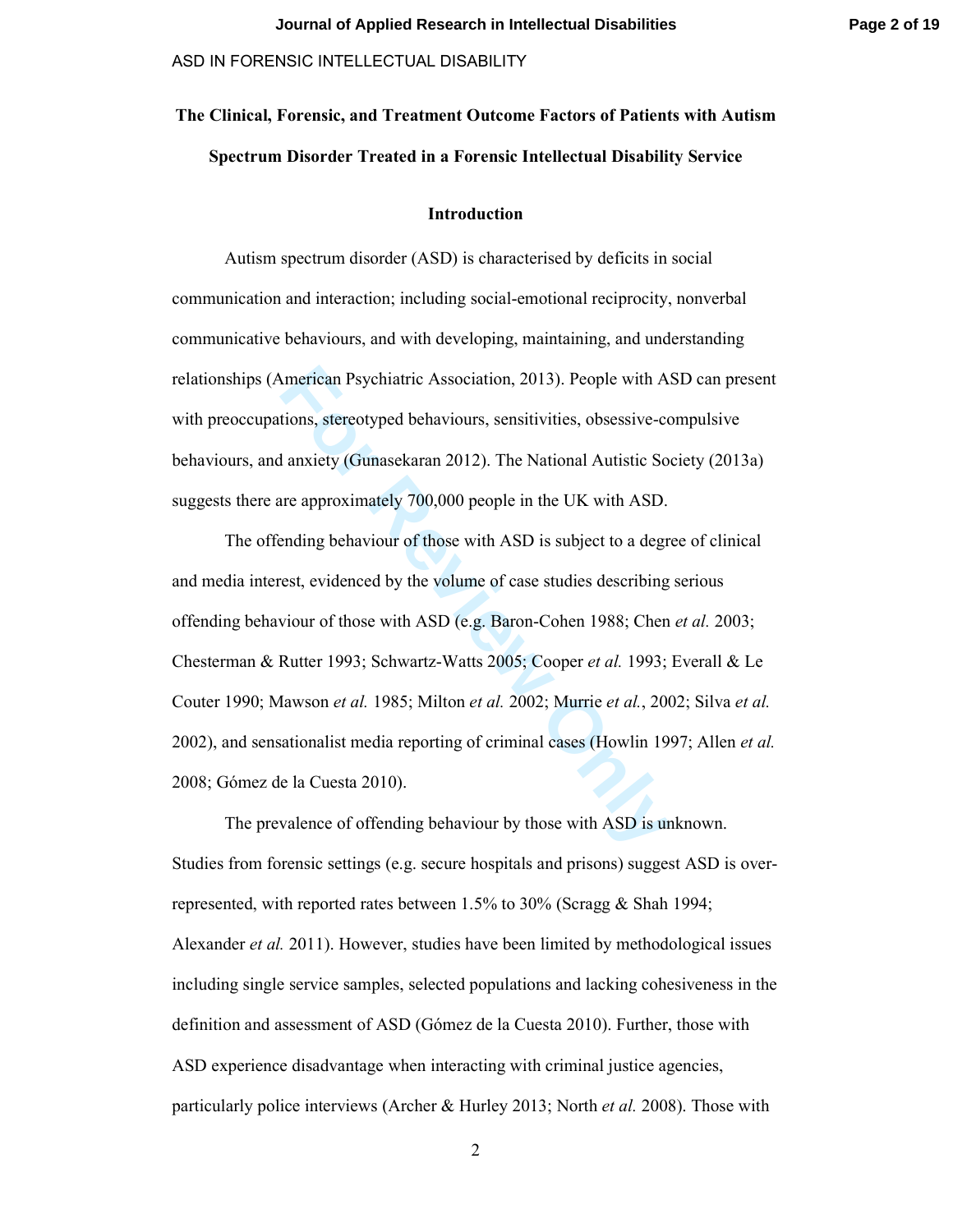#### **Page 3 of 19 Journal of Applied Research in Intellectual Disabilities**

## ASD IN FORENSIC INTELLECTUAL DISABILITY

adequate language skills may not appear vulnerable, meaning that police and courts fail to provide support to assist with communication and protect the individual's rights. Archer and Hurley (2013) note that defendants with ASD often present with a lack of empathy / remorse and so may be more harshly sentenced.

teristics, and treatment outcomes is scarce. In terms of s<br>ctors, it has been suggested that the majority of offende<br>& Woodbury-Smith 2010), though notably Crocombe a<br>nughly 10% of women in a high secure unit met ICD–10<br>g Regardless of exact prevalence rates, there are significant numbers of people with autism spectrum disorder within criminal justice settings. Despite the high level of clinical interest in this group, research focusing on sociodemographic, clinical and forensic characteristics, and treatment outcomes is scarce. In terms of sociodemographic factors, it has been suggested that the majority of offenders with ASD are male (Dein & Woodbury-Smith 2010), though notably Crocombe and colleagues (2006) found roughly 10% of women in a high secure unit met ICD–10 criteria for ASD. Regarding comorbidity, Woodbury-Smith (2005) reported that 19% of an offender group with Asperger syndrome met antisocial personality disorder criteria. Woodbury-Smith (2008) reported increased prevalence of anxiety, depression, sleep problems and other developmental disorders (e.g. Tourette syndrome, attention-deficit hyperactivity disorder). Studies also suggest offenders with ASD have different forensic profiles to other offender groups. Murphy (2003) reported no high secure hospital patients with Asperger syndrome had any history of serious antisocial behaviour or criminal convictions before age 18.

Murphy (2010) suggested that issues with behavioural and social interactions mean this group can present clinical challenges and be difficult to engage therapeutically within forensic services. Traditional markers of therapeutic progress used within forensic services, such as stable behaviour, may not evidence the same progress in those with ASD (Dein & Woodbury-Smith, 2010). Wing (1997) notes that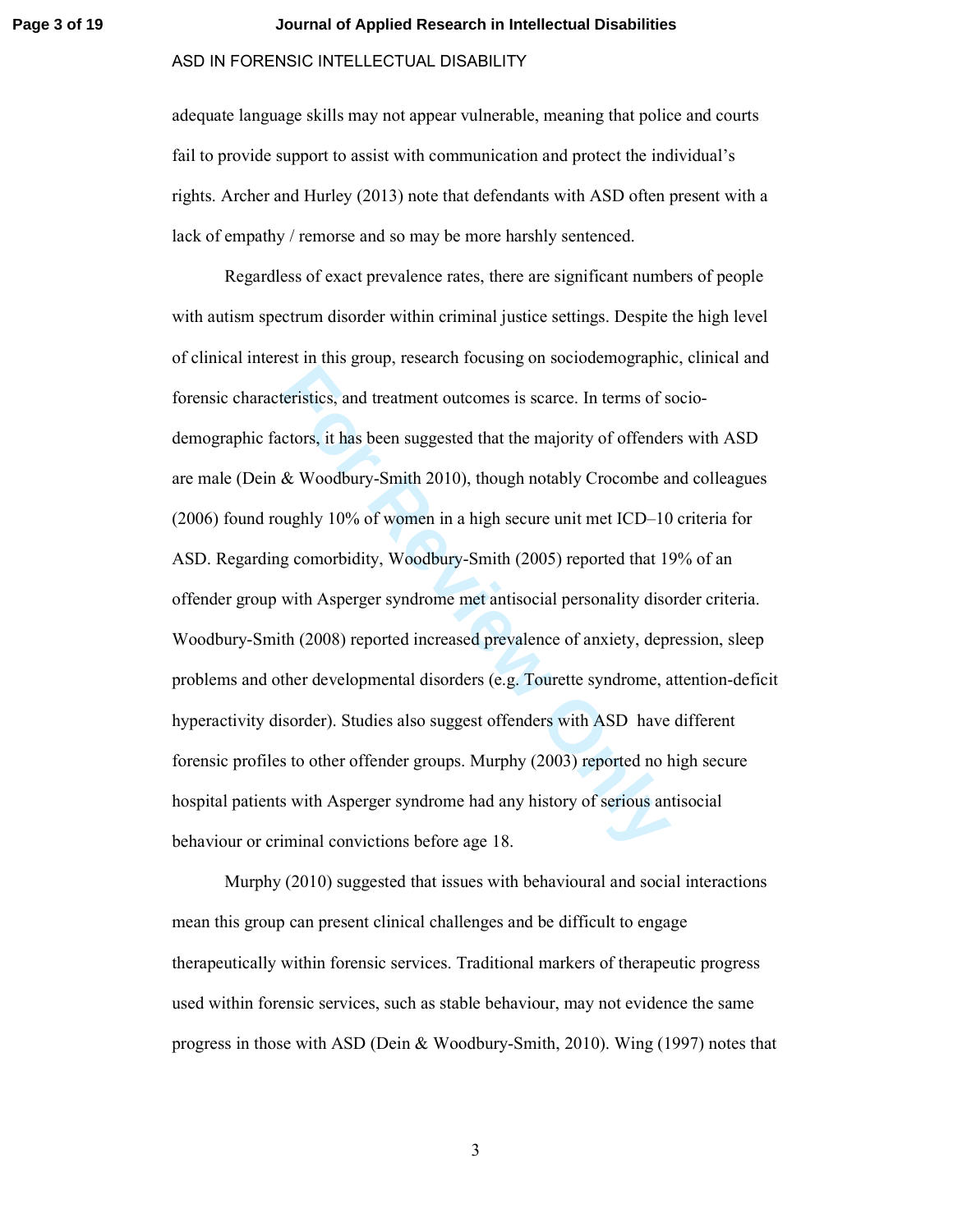patients with ASD may behave in an exemplary manner in a particular environment, but reoffend if transferred to an inappropriate or unfamiliar setting.

Experimal and 4.4% had personality disorders. Drug an uncommon, though many had histories of misuse. Those uncommon, though many had histories of misuse. Those use and a third convictions for serious violence or homic desc Haw *et al.* (2013) examined the characteristics of 51 male forensic patients with ASD in low secure care, comparing them to 43 patients without ASD. The authors reported numerous significant differences between the groups. Those with ASD were younger (27 vs. 33 years) and younger at their first contact with psychiatric services. Almost 75% of those with ASD had psychiatric comorbidity, most commonly schizophrenia; and 4.4% had personality disorders. Drug and alcohol disorders were uncommon, though many had histories of misuse. Those with ASD were more likely to be admitted from prison or courts. Over 75% had a history of physical violence and a third convictions for serious violence or homicide. Offending behaviour was described as atypical, involving uncommon offences, e.g. harassment or stalking.

ASD is prevalent in forensic intellectual disability populations, with reported rates ranging from 15.8% (Alexander *et al.* 2006) to 30.44% (Alexander *et al.* 2010; 2011). However, research examining the clinical comorbidities, forensic histories and treatment outcomes of those with ASD in forensic intellectual disability populations is scarce. This paper aims to further investigate these areas.

## **Method**

This study was part of a service evaluation project of a 64 bed specialised forensic inpatient intellectual disability service in England. The service has a nationwide catchment area and accepts referrals from settings such as prisons and other secure services. Findings have been described earlier (e.g. Alexander *et al.* 2010; 2011). This paper examines the autism spectrum disorder (ASD) group in further detail. All patients treated within the service over a 6-year period were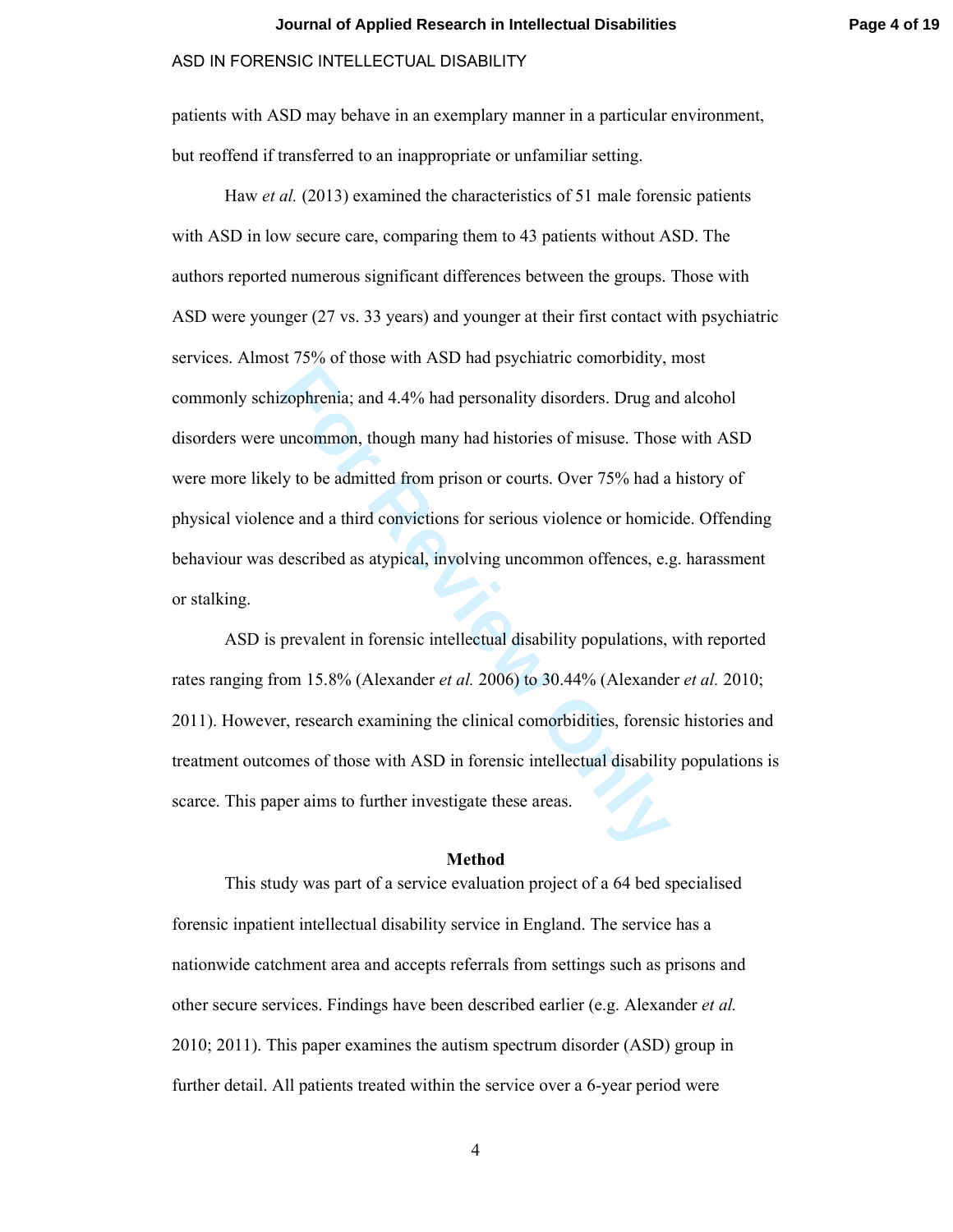#### **Page 5 of 19 Journal of Applied Research in Intellectual Disabilities**

## ASD IN FORENSIC INTELLECTUAL DISABILITY

included in the study. Retrospective case file data collection was done by three authors (R.A., I.G., S.H.) who treated these patients in their capacity as Consultant Psychiatrists. Patients with autism spectrum disorder (ASD) were identified. The clinical, forensic and treatment outcome profiles of those with ASD were investigated and compared to those without ASD treated over the same period. Definitions of clinical, forensic and treatment outcome variables are as follows:

## **Clinical variables**

- *Age*
- *Gender*
- The service had an established structure of assessments<br>2004) and used ICD-10 diagnostic criteria (World Healt<br>n, 1992) to generate a diagnosis for each patient. This c<br>cause of ID, autism spectrum disorder, personality di *Diagnosis*: The service had an established structure of assessments (Selby & Alexander, 2004) and used ICD-10 diagnostic criteria (World Health Organization, 1992) to generate a diagnosis for each patient. This covered the degree and cause of ID, autism spectrum disorder, personality disorders, mental illnesses, harmful use or dependence on alcohol or illicit drugs, physical disorders, psychosocial stress factors and behavioural problems. This system captures the extensive comorbidity experienced by offenders with ID.
- *Abuse*: Evidence of a child protection, or protection of vulnerable adult response by social services had to be documented before abuse was recorded as present.
- *Self-harm*: Self-harm history recorded as either present or absent.

## **Forensic variables**

• *Legal Status*: Patients within the service are detained under the Mental Health Act 1983. Although all had some degree of offending behaviour, not all went through the criminal justice process. Sections 35–38, 47 and 48 of the Mental Health Act, where the detention order is made by a court or Ministry of Justice were designated as 'criminal sections'. The study also recorded 'restriction orders', a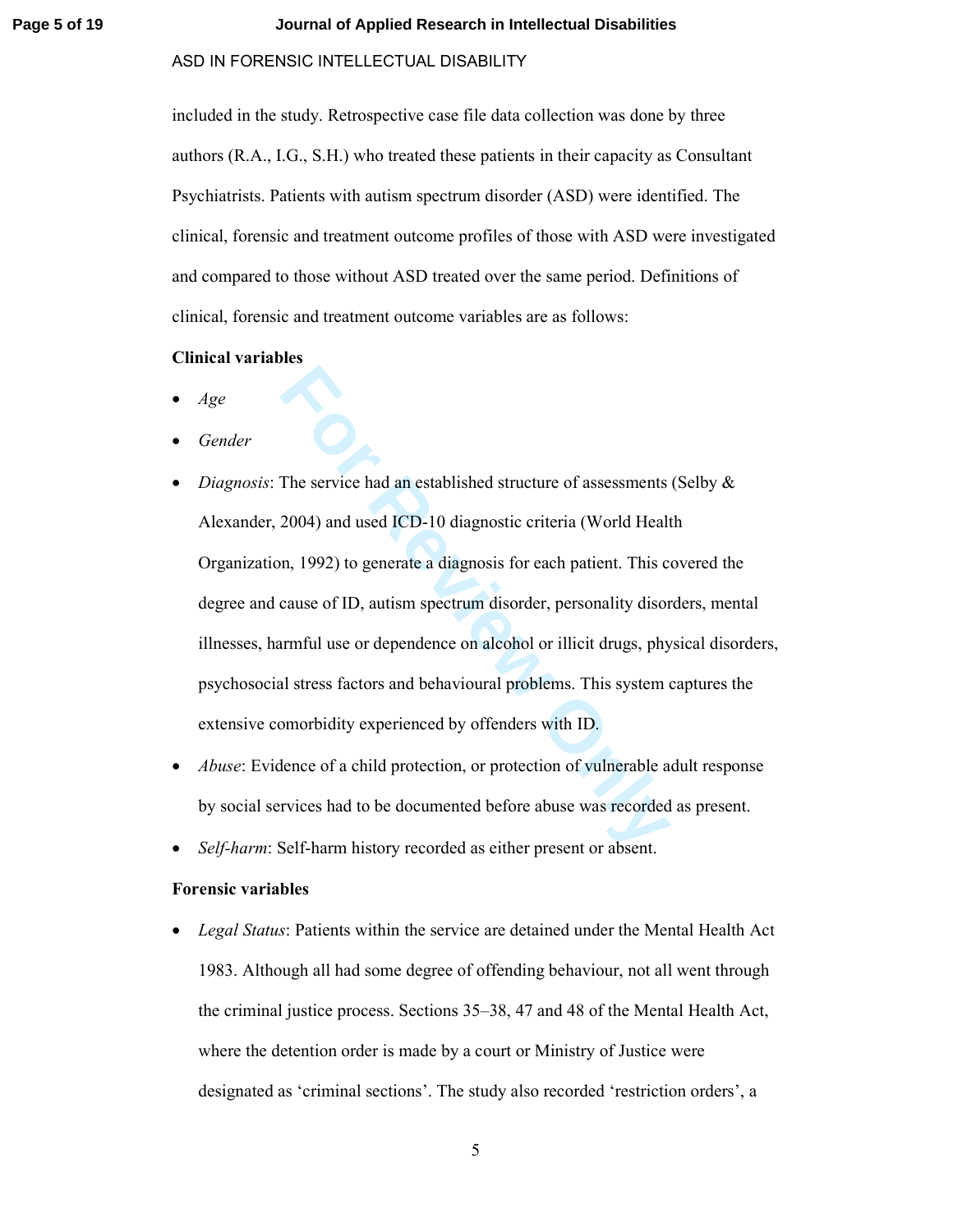Mental Health Act (1983) provision where power to discharge patients is taken from the treating clinician and given to the Mental Health Review Tribunal or Ministry of Justice.

- *Conviction history*: Three categories of past convictions were recorded; violent (interpersonal physical violence), sexual and arson.
- *Aggression history*: Five parameters of aggression were recorded as present or absent: verbal, aggression to people, to property, sexual, and fire setting. This aimed to capture those whose behaviour had not been processed by the criminal justice system.

## **Treatment outcome variables**

For treatment outcomes analysis, the study group was divided into two subgroups; discharged patients, and those not yet discharged.

- at, agglession te people, to property, solidary, and the set<br>philip three those whose behaviour had not been processed by<br>m.<br>**Come variables**<br>tment outcomes analysis, the study group was divided in<br>harged patients, and tho • *Institutional Aggression*: Use of seclusion, physical intervention and observation and pro re nata (PRN) medication were used as proxy measures for institutional aggression. Data on these interventions were only available for 114 patients.
- *Length of Stay:* Mean length of stay was calculated for discharged patients, and those not yet discharged from the service during the study period.
- *Direction of Care Pathway and Discharge Placement*: A 'good' outcome was defined by the patient being discharged to a lower level of security. A 'poor' outcome was a discharge to the same or higher level of security. For discharged patients, the placement was recorded, e.g. were they discharged to another hospital, or directly to the community; on a guardianship order, supervised discharge, or as an informal patient.

#### **Ethics**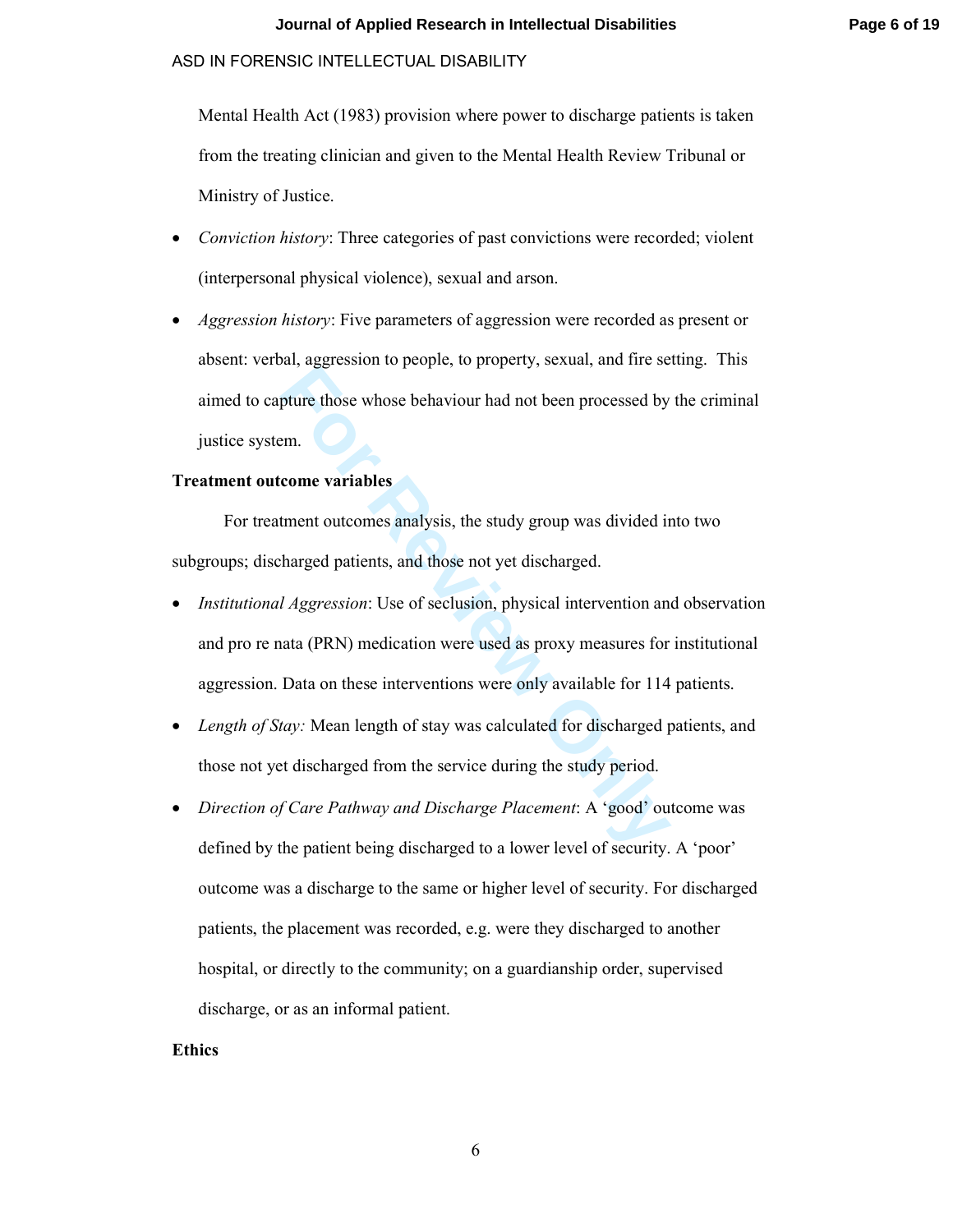#### **Page 7 of 19 Journal of Applied Research in Intellectual Disabilities**

## ASD IN FORENSIC INTELLECTUAL DISABILITY

Ethical approval was sought from the Norfolk (1) Research Ethics Committee who advised the project was service development, and did not need to be ethically reviewed under the Governance Arrangements for Research Ethics Committees in the UK.

## **Statistical analysis**

Data was analysed using SPSS – Version 20. Fishers exact tests were used for comparison of categorical variables and Mann–Whitney U-test for comparison of means.

## **Results**

Of the 138 patients, 42 (30%) had autism spectrum disorder. The clinical,

**Fouriers**<br>**For Results**<br>**For Results**<br>**For Real Algons** and actions of this group were explored, and<br>**For Real Algons**<br>**For Results**<br>**For Real Algons**<br>**For Real Algons**<br>**For Real Algons**<br>**For Real Algons Between those wit** forensic, and treatment outcome factors of this group were explored, and compared to those without ASD.

## **Clinical variables**

The clinical factors are described in Table 1.

*Insert Table 1: Comparison between those with ASD and those without: Clinical variables* 

#### **Forensic variables**

Table 2 describes results on forensic histories and offending behaviours.

*Insert Table 2: Comparison between those with ASD and those without: Forensic variables* 

## **Treatment Outcomes**

Table 3 displays the information on treatment outcomes.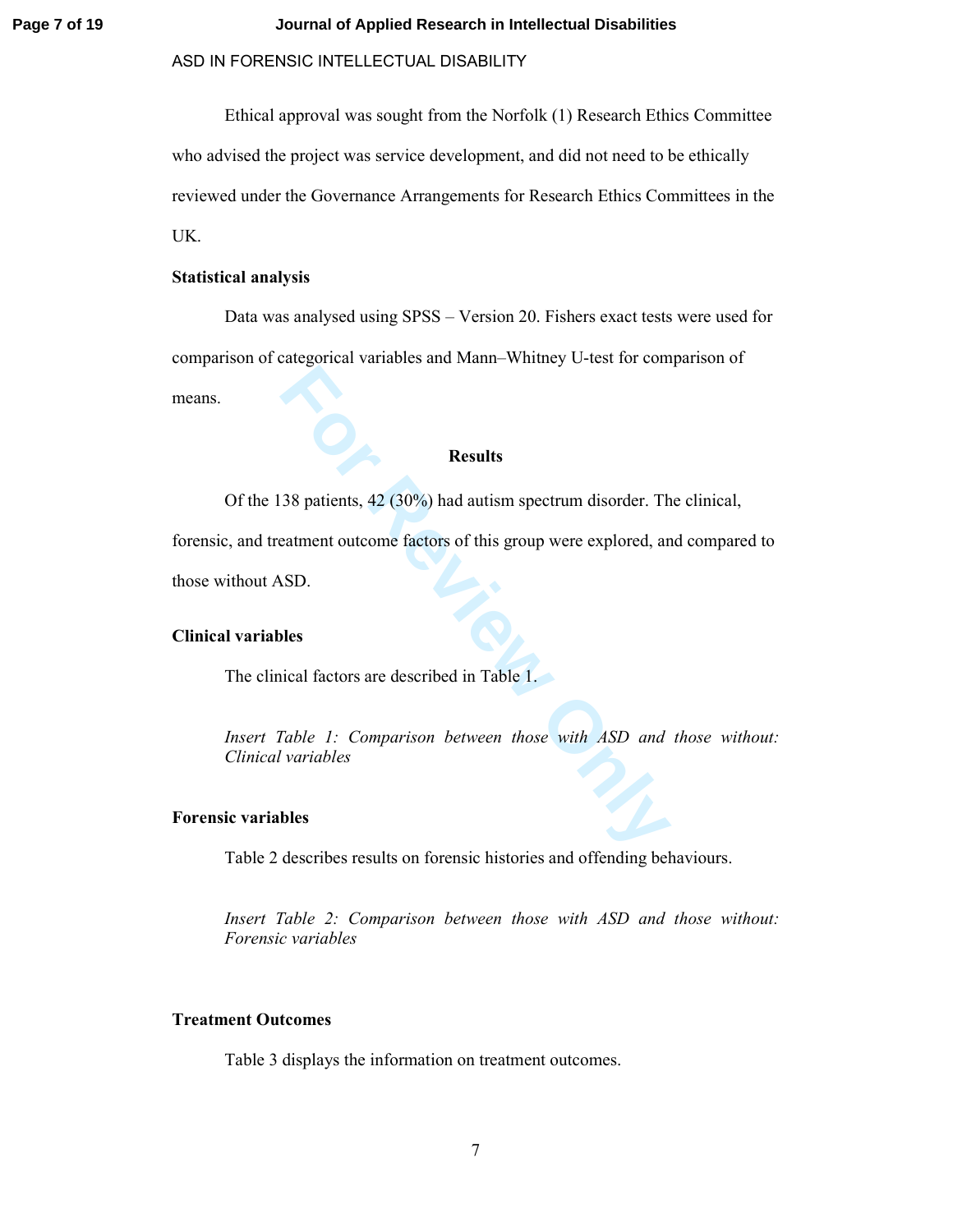*Insert Table 3: Comparison between those with ASD and those without: Treatment Outcomes* 

## **Discussion**

be cautious about drawing generalisable conclusions. Then, retrospective methodology, which limited the hypot Further, the study did not use standardised instruments establish the ASD diagnosis. Those of normal or above gn Despite large numbers of people with autism spectrum disorder being treated within forensic intellectual disability services, there is limited research focusing on them. This study examined the clinical, forensic, and treatment outcome factors associated with this group. The sample is drawn from a single service and hence readers should be cautious about drawing generalisable conclusions. The study used a service evaluation, retrospective methodology, which limited the hypotheses explored within the data. Further, the study did not use standardised instruments or structured assessments to establish the ASD diagnosis. Those of normal or above average intelligence diagnosed with Asperger's may be under-represented in the sample because the study is from a unit for those with an intellectual disability.

However the study does report treatment over a six year period, has one of the largest samples described so far in this area, and is based in a unit which has a structured approach to diagnosis. Further, the clinicians involved were directly involved in the treatment of all patients throughout the period described. Thus, notwithstanding the drawbacks, the study highlights a number of interesting findings, for a patient group about which there is very limited published literature.

## **Forensic Factors**

That conviction rates are a poor marker for the size of the problem behaviour in intellectual disability services is well known to practising clinicians. This study indicates this effect extends to those with ASD within such services. For all offence types, e.g. violence, sexual or arson, solely focusing on convictions appears to undercount the numbers by a factor of at least three. This may be due to carers of those with ASD being less likely to involve the police when an offence is committed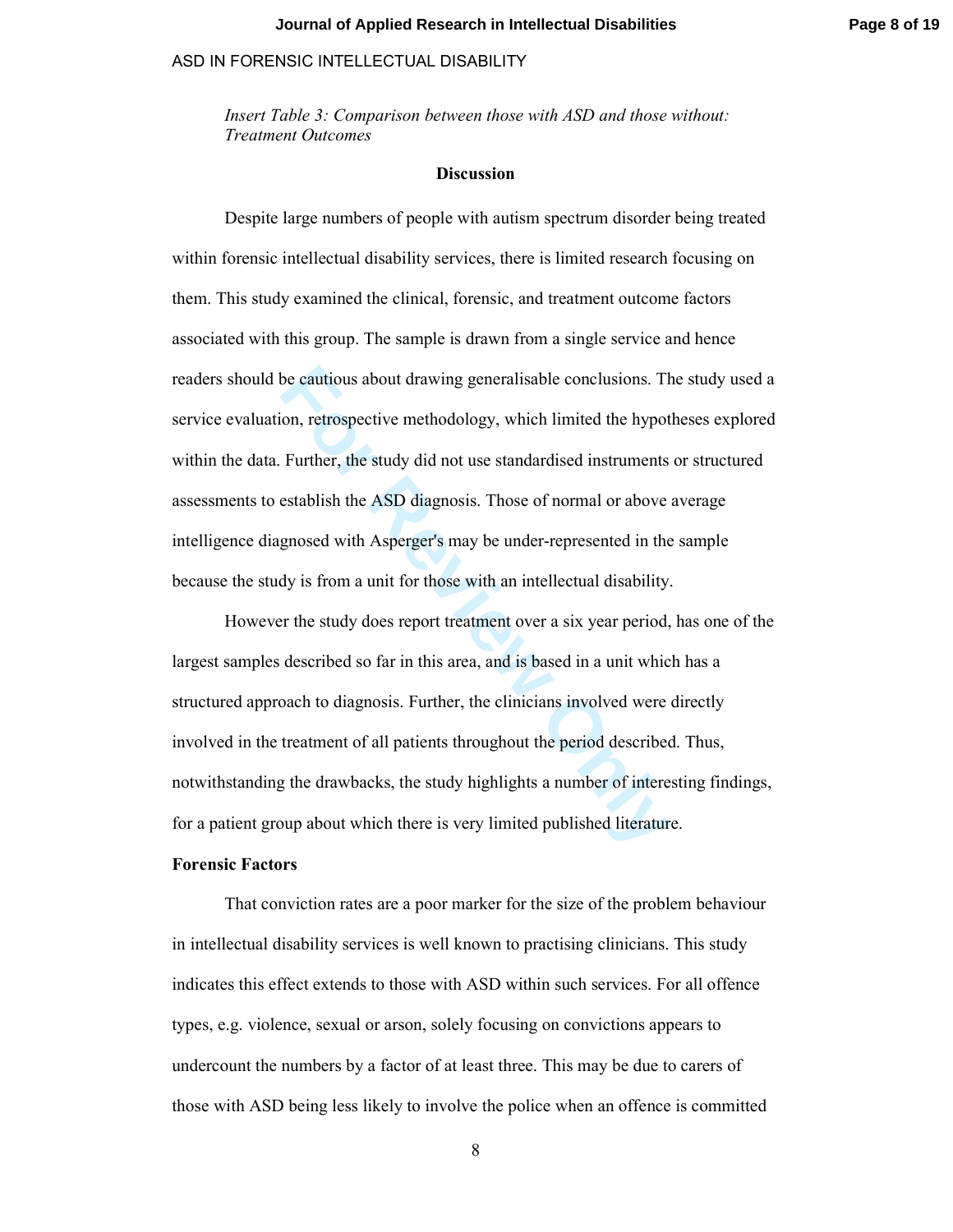#### **Page 9 of 19 Journal of Applied Research in Intellectual Disabilities**

#### ASD IN FORENSIC INTELLECTUAL DISABILITY

(Lyall *et al.* 1995; Clare, & Murphy 1998). Further, the police or crown prosecution service may not deem prosecuting those with ASD who commit offences to be in the public interest. This highlights the need for careful history taking that thoroughly investigates past behaviour, (whether labelled as challenging or offending) and uses that information to plan treatment.

**Example 18 Example 10**<br> **Follow Example 18 Example 18 Example 18 Example 18 Example 18 ASD may be sentenced more punitively. The reasons f<br>
<b>For Review Only Defect the picture in one service and would be wortly<br>
<b>For Revi** Those with ASD were less likely to be subject to criminal sections or restriction orders than other patients. This suggests that even if offending behaviour is reported and taken forward, those with ASD were treated less harshly by the criminal justice system. This contrasts with Archer and Hurley (2013), who noted that defendants with ASD may be sentenced more punitively. The reasons for this contrast are unclear. It may reflect the picture in one service and would be worth exploring in larger samples.

#### **Clinical Factors and Treatment Outcomes**

Only six women had a diagnosis of ASD. This is in keeping with previous findings (e.g. Dein, & Woodbury-Smith 2010), but also reflective of the gender composition of the study service.

Those with ASD had a wide range of co-morbidity. Epilepsy was relatively prevalent. Substance abuse was present in a minority of patients, while schizophrenia and personality disorder were more prevalent. These findings somewhat contrast with those reported by Haw *et al.* (2013) who found high levels of schizophrenia, but low levels of personality disorder. Such comorbidity is likely to significantly impact the approach to treatment. Indeed, the symptoms of schizophrenia are likely to require stabilisation before the individual could proceed with further psychological treatments. Likewise, this range of co-morbidity will require careful consideration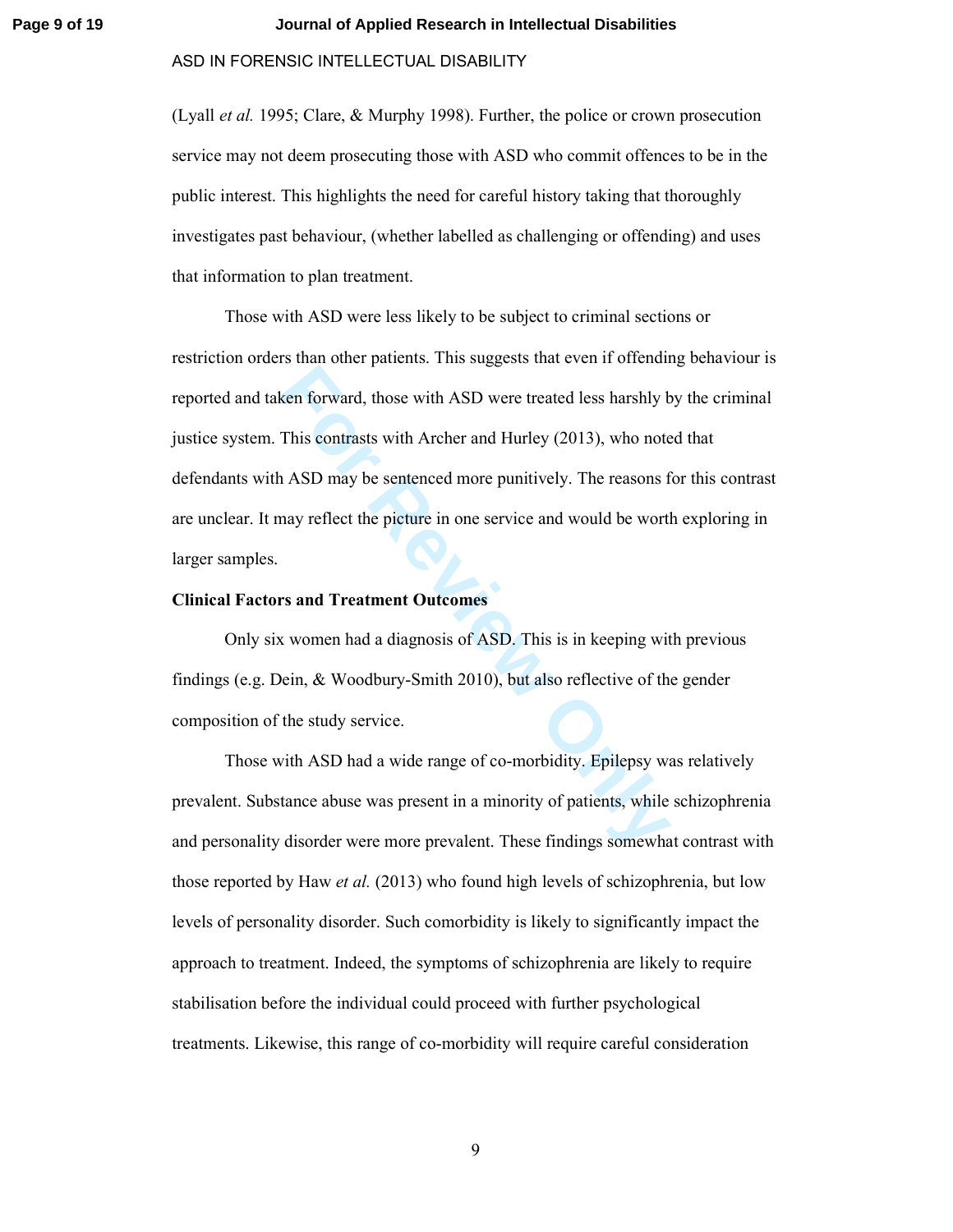when assessing risk in this population, separate from the inherent features of ASD (Palermo 2004; Murphy 2003; Newman & Ghaziuddin 2008).

The majority of those with ASD had histories of self-harm. This was significantly higher than those without ASD. Research focusing on self-harm in forensic intellectual disability populations is relatively scarce (Brown & Beail, 2009), however, this is not an isolated finding. Rojahn *et al.* (2010) compared those with intellectual disabilities, with and without comorbid ASD on a range of measures, and found those with intellectual disability and ASD demonstrated higher levels of selfinjurious behaviour. This finding indicates the need for careful treatment plans to address self-harm in patients with ASD within forensic services.

**Followian** intellectual disability and ASD demonstrated higher lotur. This finding indicates the need for careful treatmer m in patients with ASD within forensic services.<br>the wealth of clinical interest in this area, res Despite the wealth of clinical interest in this area, research describing interventions and their outcomes for offenders with ASD is scarce (Murphy *et al.* 2007). Three major reports on autism and offending behaviour provide little emphasis on treatment ( National Autistic Society, 2011; Birmingham City Council, 2011; Scottish Executive Social Research, 2004). A number of treatment approaches for individuals with ASD within forensic settings have recently been described. These include individual case treatments (Kelbrick  $\&$  Radley, 2013), the ten-point treatment programme (Alexander *et al.* 2011) and psychological treatments, such as the adapted version of the Equipping Youth to Help One Another Programme (EQUIP; Gibbs *et al.* 1995; Langdon 2013). Most of these interventions incorporate the core principles of the SPELL approach (National Autistic Society 2013b).

On treatment outcomes, Hare *et al.* (1999) reported those with ASD in high secure care had significantly longer lengths of stay than those without, though the patients in this study did not have an intellectual disability. In our study, although the ASD group differed from those without on certain clinical and forensic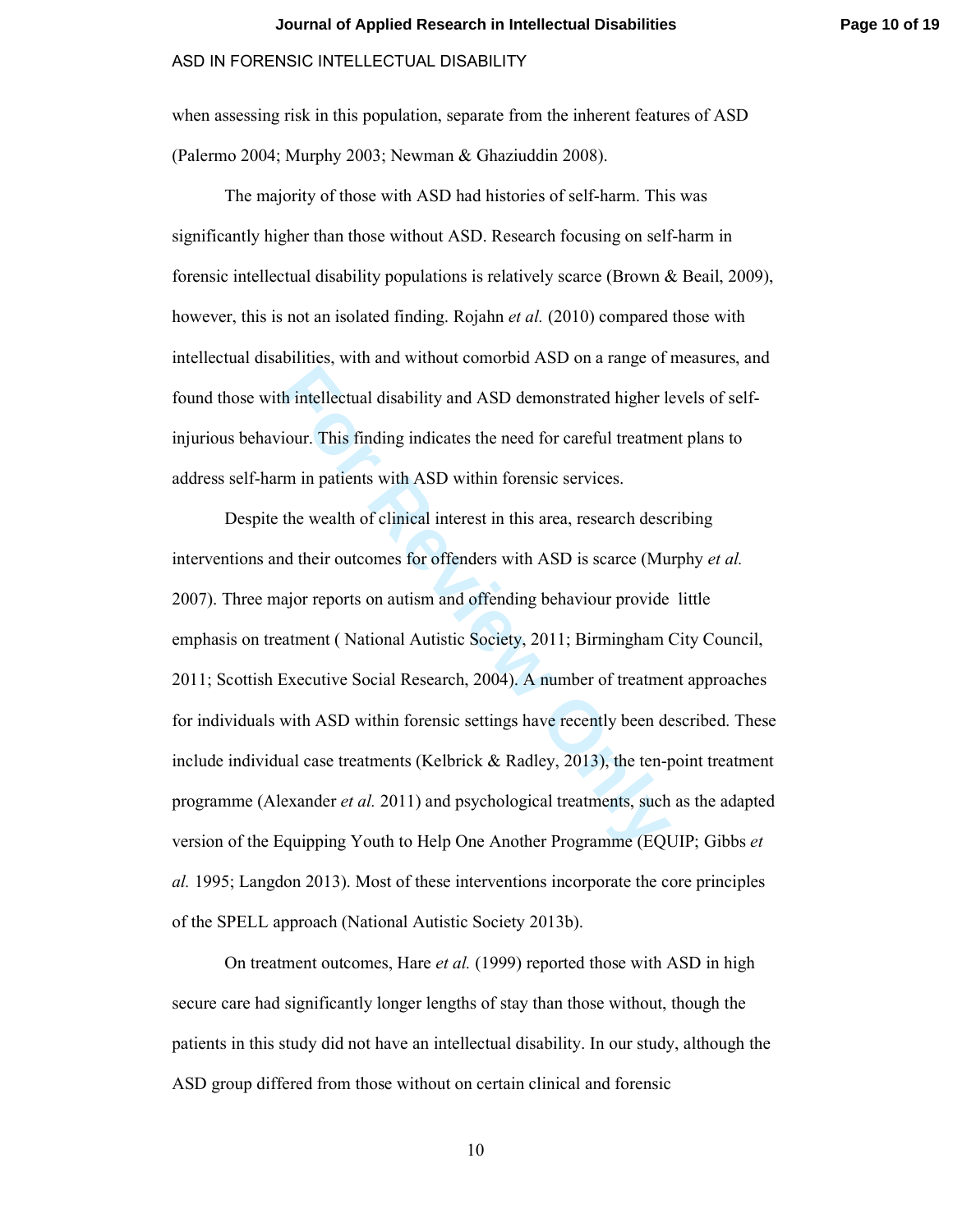#### **Page 11 of 19 Journal of Applied Research in Intellectual Disabilities**

## ASD IN FORENSIC INTELLECTUAL DISABILITY

characteristics, there were no significant differences on treatment outcomes, defined by length of stay, and direction of care pathway. The ASD diagnosis alone may therefore be inadequate in predicting treatment outcomes. There is a case to identify distinct typologies within the ASD group that may help to better delineate variations within this diagnostic group. This will better inform the most useful interventions for the different subtypes. This requires further examination in a larger, multicentre sample.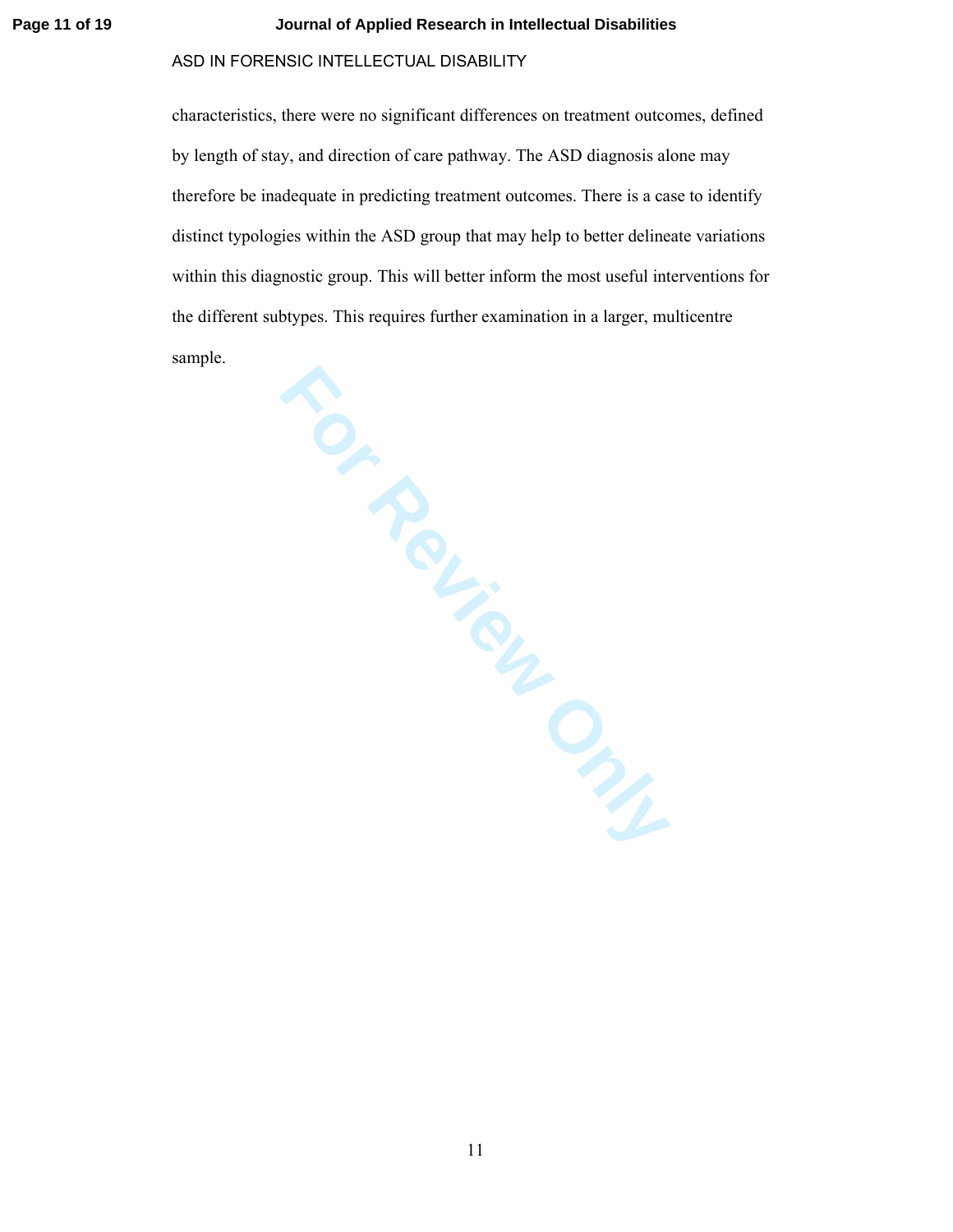# **Tables**

Table 1: Comparison between those with ASD and those without: Clinical variables

| <b>Examined measure</b>       | <b>ASD</b> diagnosis | No ASD           | <b>Statistical</b> | CI 95% (OR)       |
|-------------------------------|----------------------|------------------|--------------------|-------------------|
|                               |                      | diagnosis        | test               |                   |
| Number of patients - 138      | $42(30\%)$           | 96 (70%)         | n/a                |                   |
| Age on admission              | 31, 30.14 (9.14)     | 29, 30.56 (9.38) | n.s.               | n/a               |
| (Median, Mean, s.d.)          |                      |                  |                    |                   |
| Gender                        |                      |                  |                    |                   |
| Male                          | 36(86%)              | 73(76%)          | n.S.               | n/a               |
| Female                        | 6(14%)               | 23(24%)          | n.s.               | n/a               |
| Past experience of abuse      |                      |                  |                    |                   |
| Any abuse                     | $17(40.5\%)$         | 51 $(53.1\%)$    | n.s.               | n/a               |
| Any sexual abuse              | 14 (33.3%)           | 41 $(42.7\%)$    | n.s.               | n/a               |
| Self-harm                     | 41 $(97.6\%)$        | 70 (72.9%)       | .001               | $2 - 116.4(15.3)$ |
| <b>Diagnostic comorbidity</b> |                      |                  |                    |                   |
| Psychosis                     | $6(14.3\%)$          | $21(21.9\%)$     | n.S.               | n/a               |
| Bipolar disorders             | $4(9.5\%)$           | $11(11.5\%)$     | n.S.               | n/a               |
| Depressive disorders          | $3(7.1\%)$           | 19 (19.8%)       | n.s.               | n/a               |
| Harmful use or dependence on  | $5(11.9\%)$          | 34 (35.4%)       | .004               | $0.09 - 0.7(0.3)$ |
| substances                    |                      |                  |                    |                   |
| PD (Flamboyant cluster)       | 15(35.7%)            | $62(64.6\%)$     | .003               | $0.1 - 0.7(0.3)$  |
| PD (Dissocial)                | $14(33.3\%)$         | 54 (56.3%)       | .016               | $0.2 - 0.8(0.4)$  |
| PD (Emotionally Unstable)     | $6(14.3\%)$          | $32(33.3\%)$     | .023               | $0.1 - 0.9(0.3)$  |
| Epilepsy                      | $11(26.2\%)$         | $10(10.4\%)$     | n.s.               | n/a               |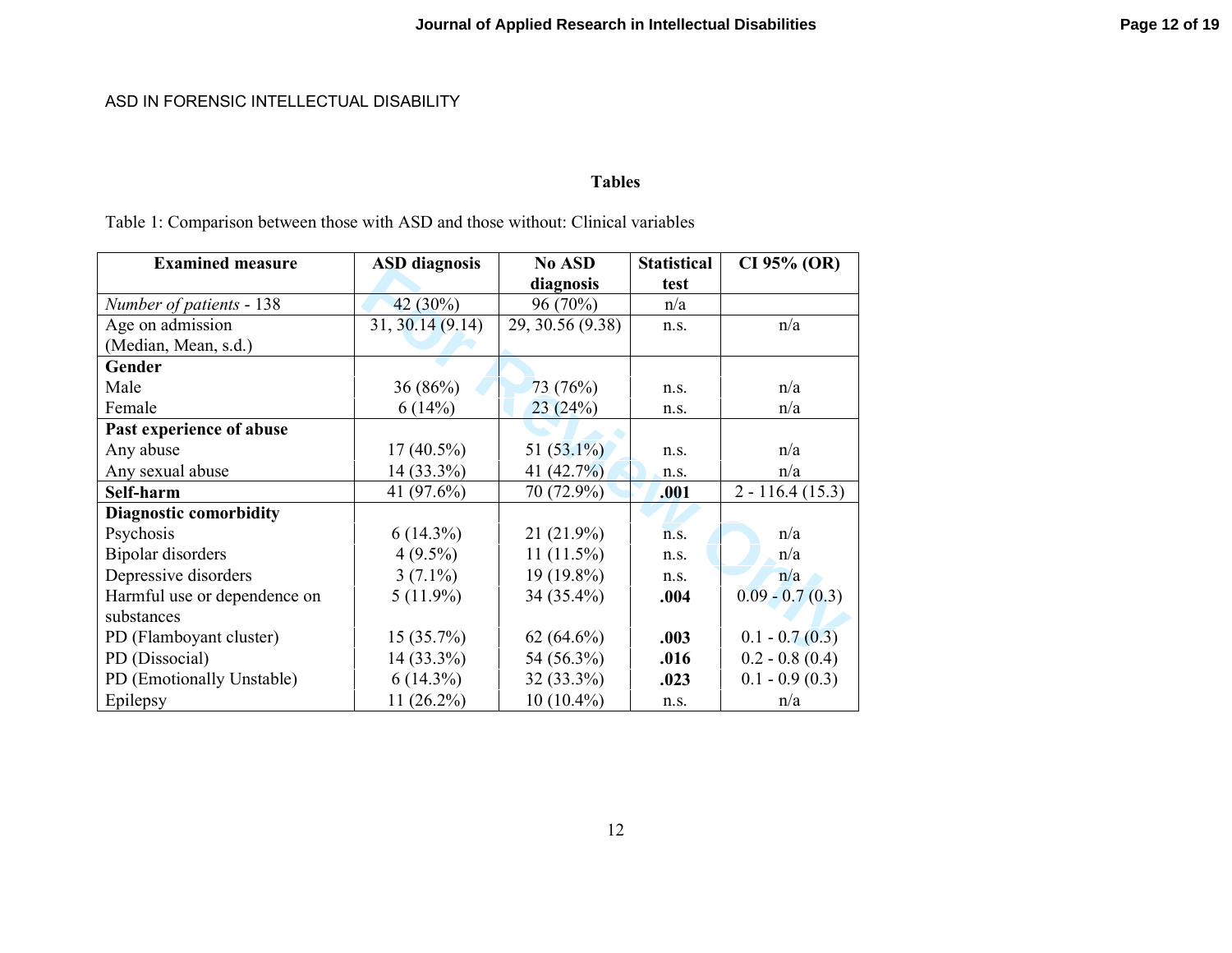# *Table 2: Comparison between those with ASD and those without: Forensic variables*

| <b>Examined measure</b>              | <b>ASD</b>   | <b>No ASD</b> | <b>Statistical</b> | <b>CI 95% OR</b> |
|--------------------------------------|--------------|---------------|--------------------|------------------|
|                                      | diagnosis    | diagnosis     | test               |                  |
| Number of patients - 138             | 42 $(30\%)$  | 96 (70%)      | n/a                |                  |
| <b>Legal status on admission</b>     |              |               |                    |                  |
| Detentions under 'criminal' sections | $11(26.2\%)$ | 43 (44.8%)    | n.s.               | n/a              |
| Detentions with a restriction order  | $2(4.8\%)$   | 23(24%)       | .007               | $0 - 0.7(0.2)$   |
| <b>History of convictions</b>        |              |               |                    |                  |
| Conviction for violent offences      | $13(30.1\%)$ | 50 $(52.1\%)$ | n.s.               | n/a              |
| Conviction for sex offences          | $5(11.9\%)$  | 36 (37.5%)    | n.s.               | n/a              |
| Conviction for arson                 | $2(4.8\%)$   | 12(12.5%)     | n.s.               | n/a              |
| <b>History of aggression</b>         |              |               |                    |                  |
| Verbal aggression                    | 42 $(100\%)$ | 88 (91.7%)    | n.s.               | n/a              |
| Aggression towards people            | 39 (92.9%)   | 86 (89.6%)    | n.S.               | n/a              |
| Aggression towards property          | 40 (95.2%)   | 83 (86.5%)    | n.S.               | n/a              |
| History of sexual aggression         | $17(40.5\%)$ | 25(26%)       | n.S.               | n/a              |
| History of fire setting              | 6(14%)       | 24(25%)       | n.s.               | n/a              |
|                                      |              |               |                    |                  |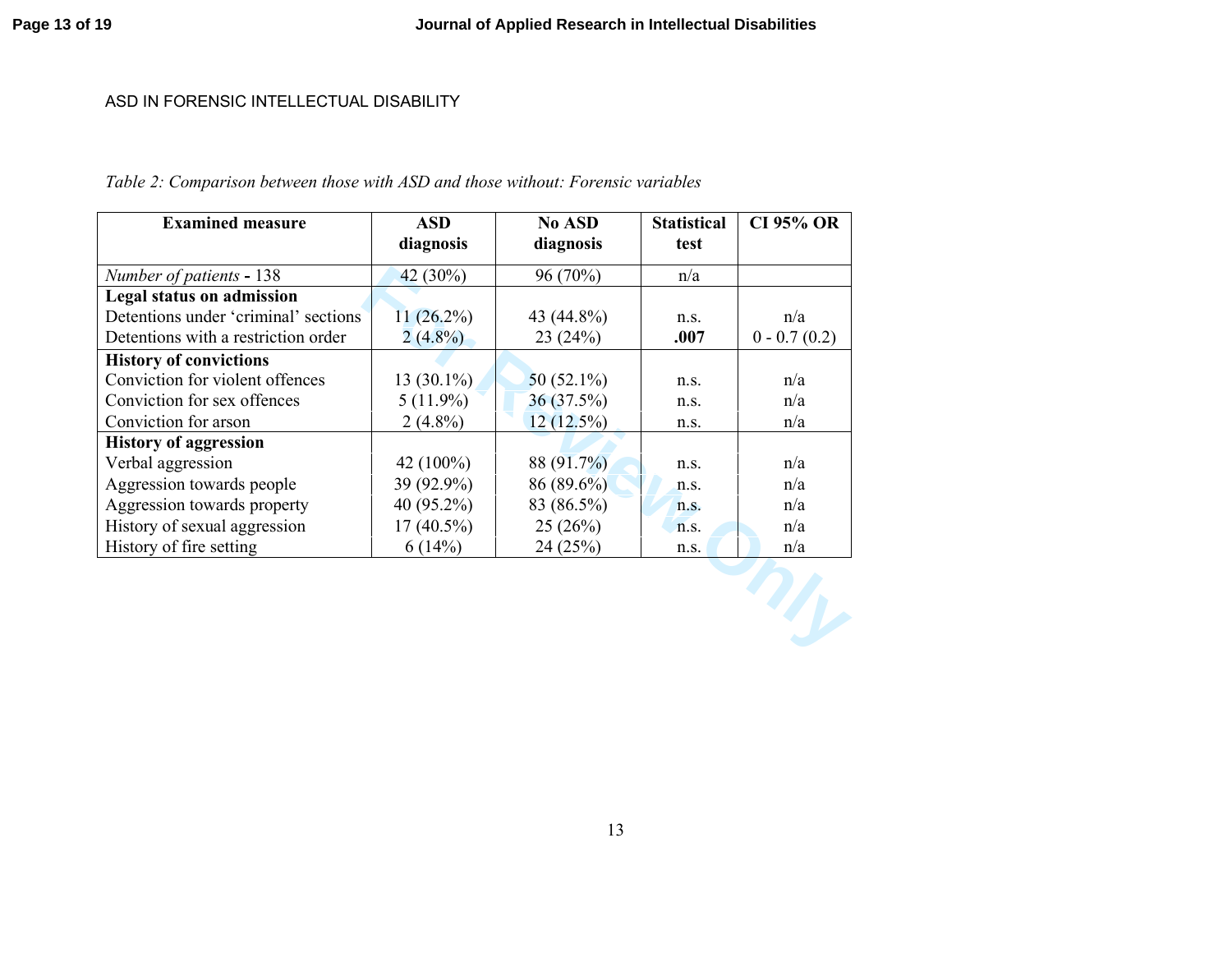*Table 3: Comparison between those with ASD and those without: Treatment Outcome variables* 

| <b>Examined measure</b>                      | <b>ASD</b>            | No ASD                   | <b>Statistical</b> |
|----------------------------------------------|-----------------------|--------------------------|--------------------|
|                                              | diagnosis             | diagnosis                | test               |
| Institutional aggression* - mean (SD)        |                       |                          |                    |
| Number of patients - 114                     | 36                    | 78                       |                    |
| Physical Intervention                        | 3.86(8.24)            | 1.82(4.04)               | .016               |
| Seclusion                                    | 1.29(1.97)            | 74 (1.98)                | n.s.               |
| Observation                                  | 6.62(7.68)            | 2.76(4.37)               | .000               |
| Pro re nata medication (PRN)                 | 5.11(6.43)            | 3.92(5.41)               | n.s.               |
| Length of Stay – (mean, median, $(s.d.)$ )   |                       |                          |                    |
| Discharged - Number of patients - 77         | $28(66.6\%)$          | 49 (51%)                 | n.s.               |
|                                              | 1323.7, 925, (1101.8) | 1372.08, 1080.0, (983.2) |                    |
| Not yet discharged - Number of patients - 61 | $14(33.3\%)$          | 47 (49%)                 | n.s.               |
|                                              | 1524, 1052.0, (1570)  | 1781, 1323.0, (1505)     |                    |
| <b>Outcomes for Discharged Patients -</b>    |                       |                          |                    |
| Number of patients - 78                      | 28                    | 49                       |                    |
| <b>Direction of Care Pathway</b>             |                       |                          |                    |
| Care pathway: good outcome                   | 24(86%)               | 43 (88%)                 | n.s                |
| Care pathway: poor outcome                   | 4(14%)                | 6(12%)                   | n.s                |
| <b>Discharge Placement</b> †                 |                       |                          |                    |
| Community-informal                           | $3(10.7\%)$           | $10(20.4\%)$             | n.s                |
| Community-guardianship                       | $3(10.7\%)$           | $3(6.1\%)$               | n.S.               |
| Community-supervised discharge               | $3(10.7\%)$           | 2(4%)                    | n.s.               |
| Hospital section                             | $15(53.4\%)$          | 28 (57.1%)               | n.s.               |

*\* The total number of each intervention was divided by the total number of months of inpatient stay for each patient and an average monthly intervention figure was generated.*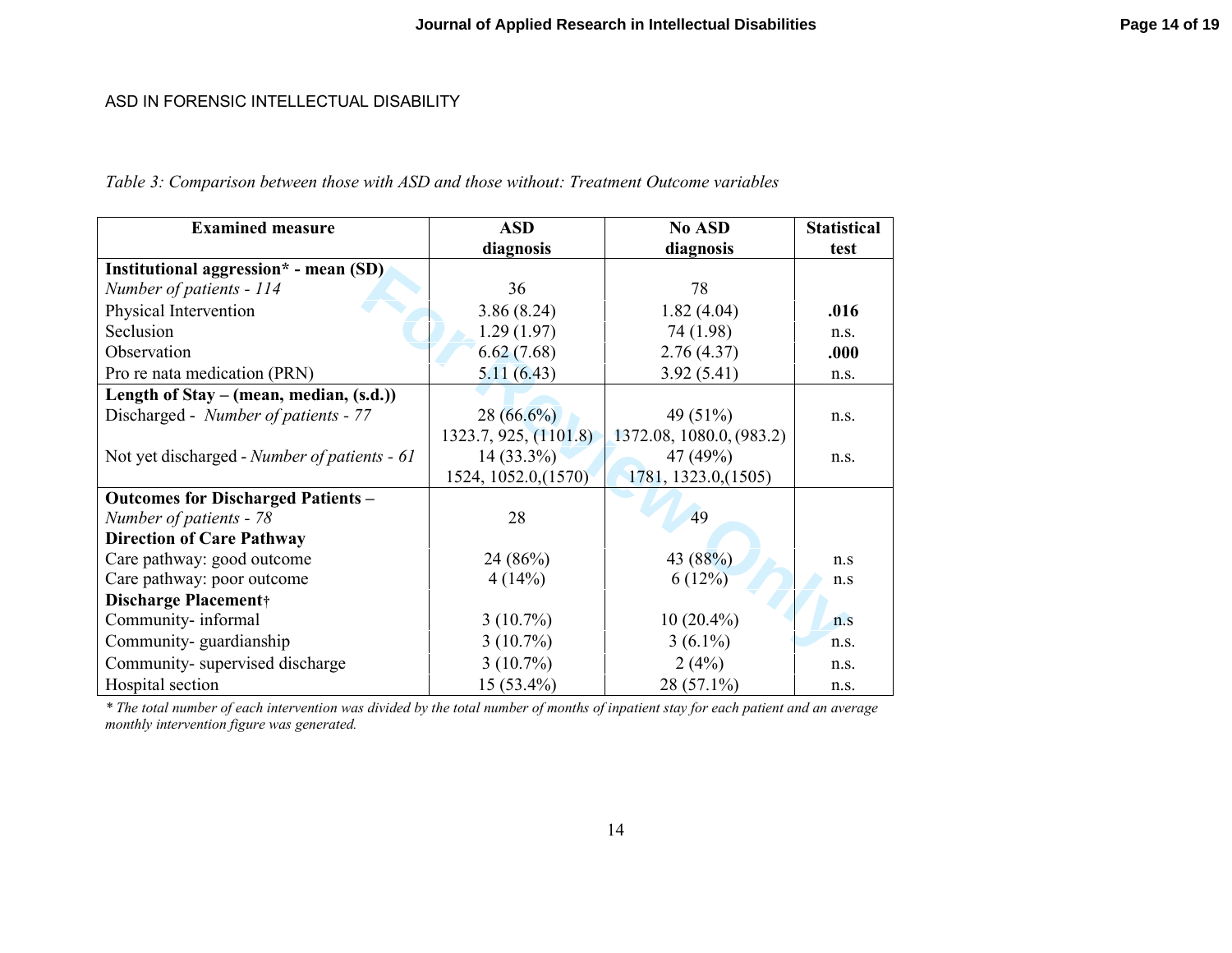## **References**

- Alexander R. T., Crouch K., Halstead S. & Piachaud J. (2006). Long-term outcome from a medium secure service for people with intellectual disability. *Journal of Intellectual Disability Research*, **50**, 305-315.
- Alexander R. T., Green F. N., O'Mahony B., Gunaratna I. J., Gangadharan S. K. & Hoare, S. (2010). Personality disorders in offenders with intellectual disability: a comparison of clinical, forensic and outcome variables and implications for service provision. *Journal of Intellectual Disability Research*, **54**, 650-658.
- ., Hiremath A., Chester V., Green F. N., Gunaratna I. J.<br> **Formation** of treatment outcomes from a medium secure with intellectual disability. *Advances in Mental Health*<br> *Cual Disabilities*, **5**, 22-32.<br> **SC.**, Hider, A. Alexander R. T., Hiremath A., Chester V., Green F. N., Gunaratna I. J. & Hoare, S. (2011). Evaluation of treatment outcomes from a medium secure unit for people with intellectual disability. *Advances in Mental Health and Intellectual Disabilities*, **5**, 22-32.
- Allen D., Evans C., Hider, A., Hawkins S., Peckett H. & Morgan H. (2008). Offending Behaviour in Adults with Asperger Syndrome. *Journal of Autism and Developmental Disorders*, **38**, 748-758.
- American Psychiatric Association. (2013). Diagnostic and statistical manual of mental disorders (5th ed.). Arlington, VA: American Psychiatric Publishing.
- Archer N. & Hurley, E A (2013). A justice system failing the autistic community. *Journal of Intellectual Disabilities and Offending Behaviour*, **4**, 53-59.
- Baron-Cohen S. (1988). An assessment of violence in a young man with Asperger's Syndrome. *Journal of Child Psychology and Psychiatry,* **29**, 351-360.
- Birmingham City Council (2011). *Adults with autism and the criminal justice system: A report from Overview & Scrutiny*. Author.
- Brown J. & Beail N. (2009). Self-Harm Among People with Intellectual Disabilities Living in Secure Service Provision: A Qualitative Exploration. *Journal of Applied Research in Intellectual Disabilities*, **22**, 503-513.
- Butwell, M., Jamieson, E., Leese, M. & Taylor, P.J. (2000). Trends in special (highsecurity) hospitals. *British Journal of Psychiatry,* **176**, 260–265.
- Chen P., Chen S., Yang Y., Yeh T., Chen C. & Lo H. (2003). Asperger's disorder: a case report of repeated stealing and the collecting behaviours of an adolescent patient. *Acta Psychiatrica Scandinavica,* **107**, 73-76.
- Chesterman P. & Rutter S. (1993). Case report: Asperger's syndrome and sexual offending. *Journal of Forensic Psychiatry,* **4**, 555-562.
- Clare I. & Murphy G. (1998). Working with Offenders or Alleged Offenders with Learning disabilities, In E Emerson, C Hatton, J Bromley, & A Caine,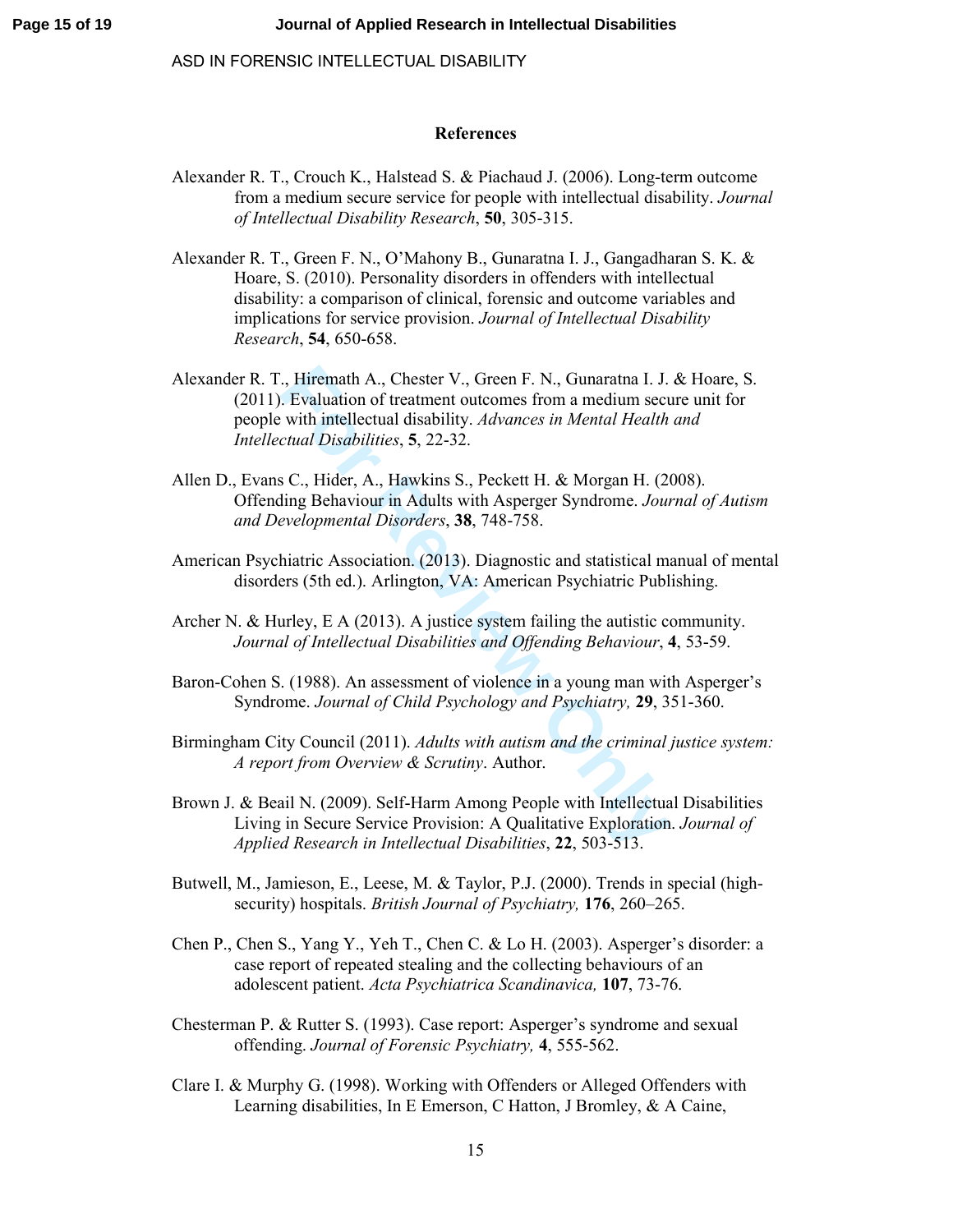*Clinical Psychology and People with Intellectual Disabilities.* Chichester: John Wiley and Sons.

- Cooper S., Mohamed W. & Collacott R. (1993). Possible Asperger's syndrome in a mentally handicapped transvestite offender. *Journal of Intellectual Disability Research,* **37**, 189-194.
- Crocombe J., Mills R., Wing L., et al. (2006). *Autism Spectrum Disorders in the High Security Hospitals of the United Kingdom. A Summary of Two Studies*. The National Autistic Society.
- Dein K. & Woodbury-Smith M. (2010). Asperger syndrome and criminal behaviour. *Advances in psychiatric treatment*, **16**, 37-44.
- Everall I. P. & Le Couter A. (1990). Firesetting in an adolescent boy with Asperger's syndrome. *British Journal of Psychiatry*, **157**, 284-287.
- Gibbs J. C., Potter G. & Goldstein A. P. (1995). *The EQUIP Programme: Teaching Youth to Think and Act Responsibly Through a Peer-Helping Approach.* Research Press, Champaign, IL.
- Gómez de la Cuesta G. (2010). A selective review of offending behaviour in individuals with autism spectrum disorders. *Journal of Learning Disabilities and Offending Behaviour*, **1**, 47-58.
- Gunasekaran S. (2012) Assessment and management of risk in autism. *Advances in Mental Health and Intellectual Disabilities*, **6**(6) 314-320.
- Le Couter A. (1990). Firesetting in an adolescent boy w<br>me. *British Journal of Psychiatry*, **157**, 284-287.<br>ter G. & Goldstein A. P. (1995). *The EQUIP Programn<br>to Think and Act Responsibly Through a Peer-Helping* .<br>ch Pr Hare D. J., Gould J., Mills R., & Wing L. (1999). *A preliminary study of individuals with autistic spectrum disorders in three special hospitals in England*. National Autistic Society. Available from: http://www.autism.org.uk/~/media/F6C03DB687454477AF51EC0285B1120 9.ashx
- Haw C., Radley J., & Cooke L. (2013). Characteristics of male autistic spectrum patients in low security: are they different from non-autistic low secure patients? *Journal of Intellectual Disabilities and Offending Behaviour*, **4**, 24- 32.
- Horovitz M., Matson J. L., Hattier M. A., Tureck K. & Bamburg J. W. (2013). Challenging Behaviors in Adults With Intellectual Disability: The Effects of Race and Autism Spectrum Disorders. *Journal of Mental Health Research in Intellectual Disabilities*, **6**, 1-13.
- Howlin P. (1997). *Autism and Asperger syndrome: Preparing for adulthood* (2<sup>nd</sup> ed). New York: Routledge.
- Kelbrick M. & Radley J. (2013) Forensic rehabilitation in Asperger syndrome: a case report. *Journal of Intellectual Disabilities and Offending Behaviour,* **4**, 60- 64.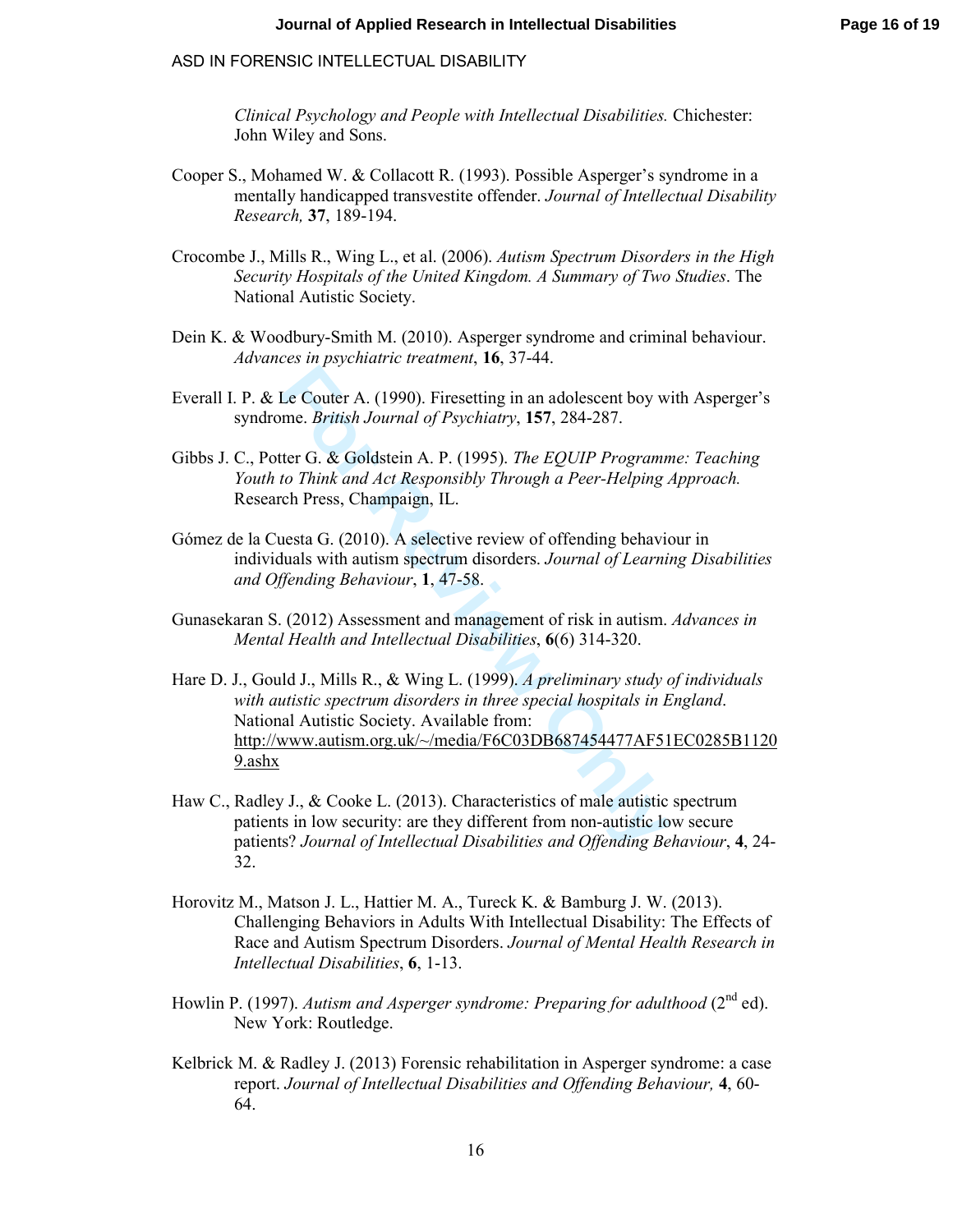- Langdon P E., Murphy G. H., Clare I. C. H, Palmer E. J. & Rees J. (2013). An Evaluation of the EQUIP Treatment Programme with Men who have Intellectual or Other Developmental Disabilities. *Journal of Applied Research in Intellectual Disabilities*, **26**, 167-180.
- Lyall I., Holland A. & Collins S. (1995). Offending by Adults with Learning Disabilities and the Attitudes of Staff to Offending Behaviour: Implications for service development, *Journal of Intellectual Disability Research*, **30**, 501-508.
- Mawson D., Grounds A. & Tantam D. (1985). Violence and Asperger's Syndrome: A Case Study. *British Journal of Psychiatry*, **147**, 566-569.
- Mayor J., Bhate M., Firth H., Graham A., Knox P. & Tyrer S. (1990). Facilities for Mentally Impaired Patients: Three years experience of a semi-secure unit. *Psychiatric Bulletin*, **14**, 333-335.
- Milton J., Duggan C., Latham A., Egan V. & Tantam D. (2002). Case history of comorbid Asperger's syndrome and paraphilic behaviour. *Medical Science and the Law,* **42**, 237-244.
- Murphy G. & Fernando S. (1999). Services for People with Challenging Behaviour and Mental Health Needs at Risk of Offending. *Tizard Learning Disability Review*, **4**, 31-39.
- **EXECT: For Review Only** Impaired Patients: Three years experience of a semi-<br>atric Bulletin, 14, 333-335.<br>aan C., Latham A., Egan V. & Tantam D. (2002). Case *H* Asperger's syndrome and paraphilic behaviour. *Medic*<br>w. Murphy D. (2003). Admission and cognitive details of male patients diagnosed with Asperger's Syndrome detained in a Special Hospital: comparison with a schizophrenia and personality disorder sample. *Journal of Forensic Psychiatry and Psychology*, **14**, 506-24.
- Murphy D. (2007). Hare Psychopathy Checklist Revised profiles of male patients with Asperger's syndrome detained in high security psychiatric care. *Journal of Forensic Psychiatry and Psychology*, **18**, 20-126.
- Murrie, D. C., Warren, J. I., Kristiansson, M. & Dietz, P. E. (2002). Asperger's Syndrome in Forensic Settings. *International Journal of Forensic Mental Health*, **1,** 59-70.
- National Autistic Society (2011). *Autism: a guide for criminal justice professionals*. London, Author.
- National Autistic Society (2013). Autism and Asperger syndrome: some facts and statistics. Available from: http://www.autism.org.uk/about-autism/mythsfacts-and-statistics/some-facts-and-statistics.aspx
- National Autistic Society (2013). SPELL. Available from: http://www.autism.org.uk/spell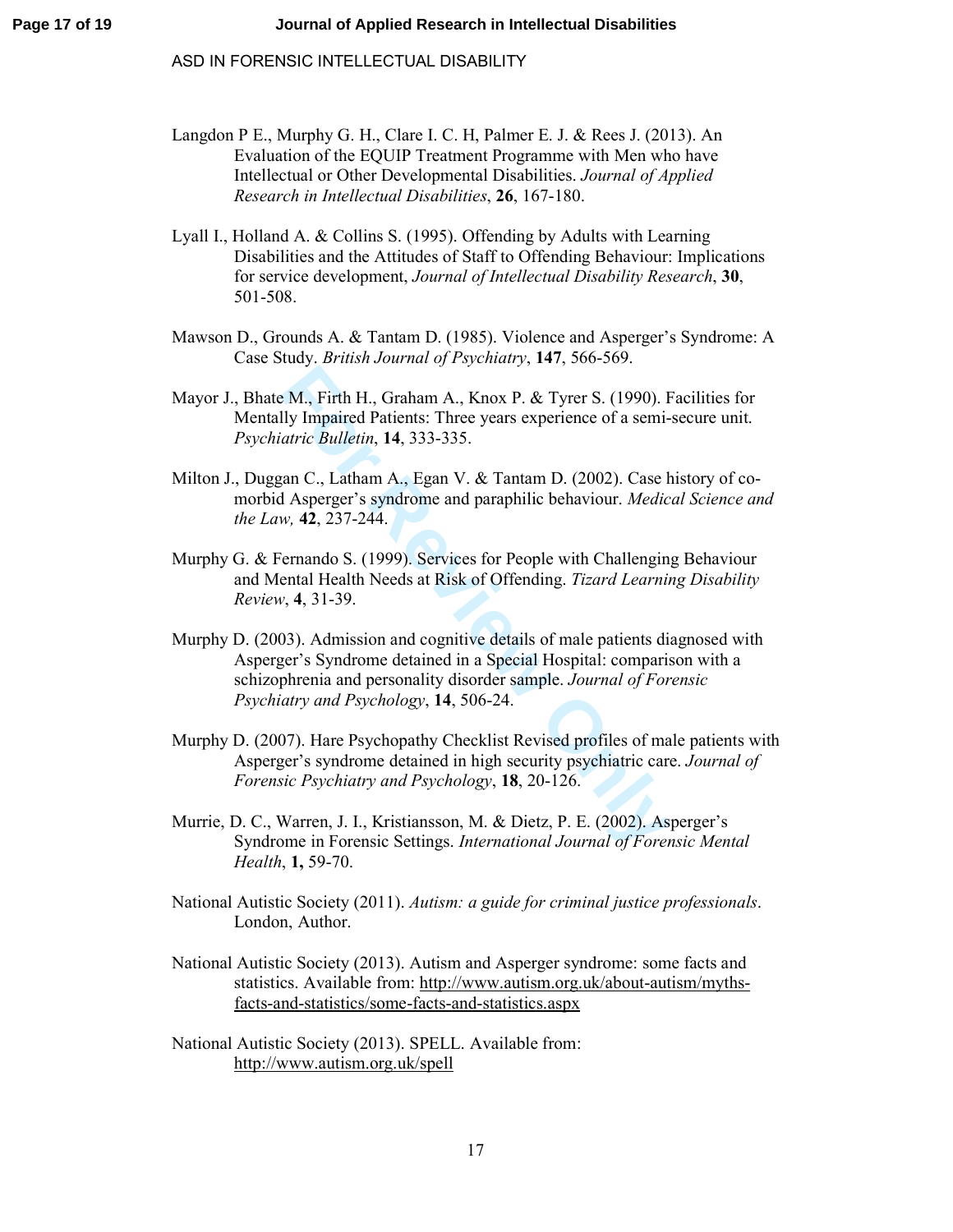- Newman S. S. & Ghaziuddin M. (2008). Violent Crime in Asperger Syndrome: The Role of Psychiatric Comorbidity. *Journal of Autism and Developmental Disorders*, **38**, 1848–1852.
- North A. S., Russell A. J. & Gudjonsson G. H. (2008). High functioning autism spectrum disorders: an investigation of psychological vulnerabilities during interrogative interview. *The Journal of Forensic Psychiatry & Psychology*, **19,** 323–334.
- Palermo M. T. (2004). Pervasive developmental disorders, psychiatric co-morbidities, and the law. *International Journal of Offender Therapy and Comparative Criminology,* **48** , 40-48.
- ins J., Matson J. R. & Boisjoli J. (2010). A Comparison<br>ctual Disabilities with and without ASD on Parallel Meanging Behaviour: The Behavior Problems Inventory-01<br>1 Spectrum Disorders-Behavior Problems for Intellectua<br>(ASD Rojahn J., Wilkins J., Matson J. R. & Boisjoli J. (2010). A Comparison of Adults with Intellectual Disabilities with and without ASD on Parallel Measures of Challenging Behaviour: The Behavior Problems Inventory-01 (BPI-01) and Autism Spectrum Disorders-Behavior Problems for Intellectually Disabled Adults (ASD-BPA). *Journal of Applied Research in Intellectual Disabilities*, **23**, 179-185.
- Schwartz-Watts, D. M. (2005). Asperger's disorder and murder. *Journal of the American Academy of Psychiatry and the Law*, **33**, 390-393.
- Scottish Executive Social Research (2004). *On the Borderline? People with Learning Disabilities and/or Autistic Spectrum Disorders in Secure, Forensic and Other Specialist Settings*. Edinburgh: Author.
- Scragg P. & Shah A. (1994). Prevalence of Asperger's Syndrome in a Secure Hospital. *The British Journal of Psychiatry*, **165**, 679-682.
- Silva A., Ferrari M. & Leong G. (2002). The case of Jeffrey Dahmer: sexual serial homicide from a neuropsychiatric developmental perspective. *Journal of Forensic Sciences,* **47**, 1347–1359.
- Siponmaa L., Kristiansson M., Jonson C., Nydén A. & Gillberg C. (2001). Juvenile and young adult mentally disordered offenders: the role of child neuropsychiatric disorders. *Journal of American Academy of Psychiatry and the Law,* **29**, 420–6.
- Wing L. (1997). Asperger's syndrome: management requires diagnosis. *Journal of Forensic Psychiatry*; **8**, 253-7.
- Wing L. & Gould J. (1979). Severe impairments of social interaction and associated abnormalities in children. Epidemiology and classification. *Journal of Autism and Developmental Disorders*, **9**, 11-29.
- Woodbury-Smith M. R., Clare I.C.H., Holland A.J. & Kearns A. (2006). High functioning autistic spectrum disorders, offending and other law-breaking: findings from a community sample. *The Journal of Forensic Psychiatry & Psychology*, **17**, 108-120.